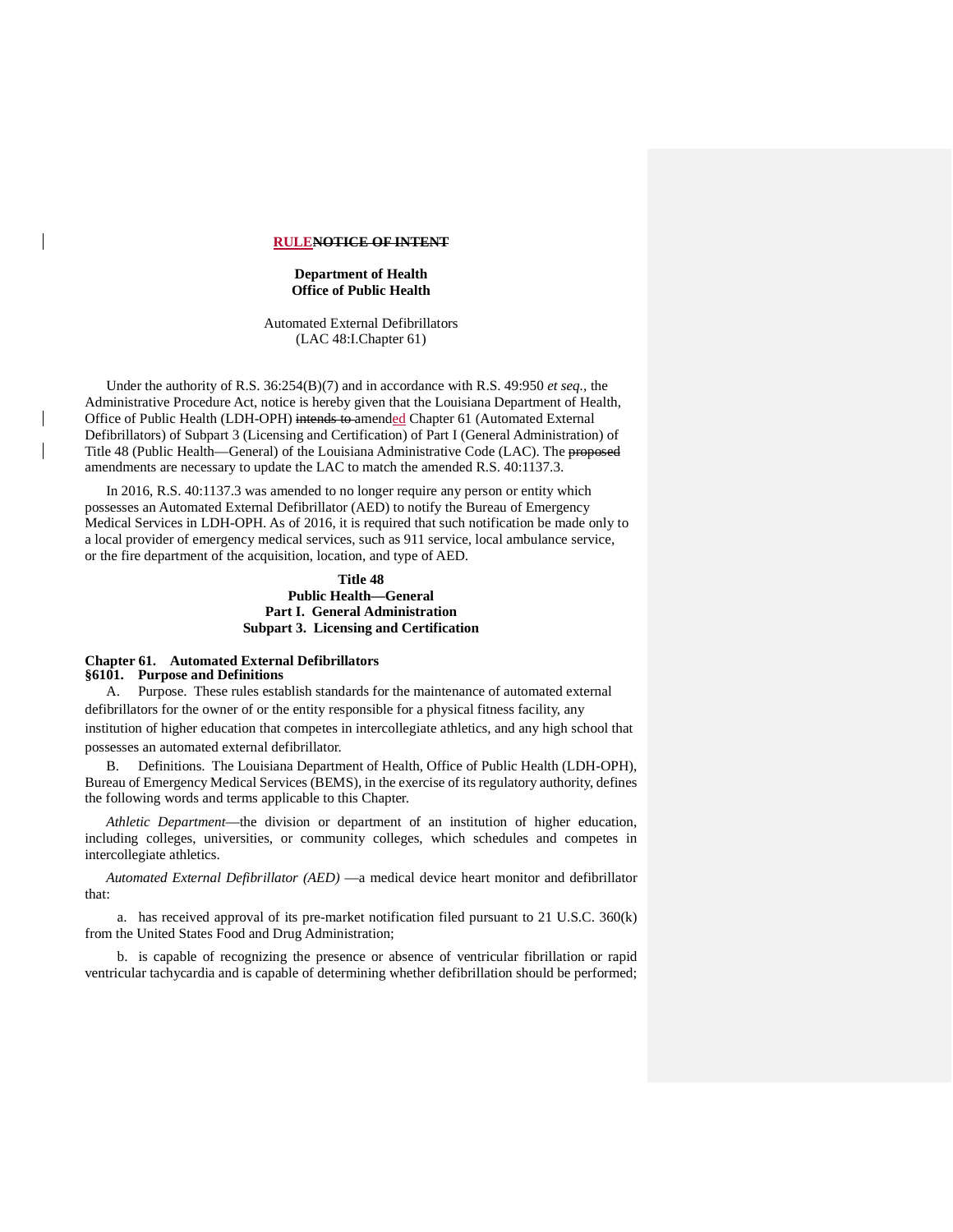c. upon determining that defibrillation should be performed, the AED automatically charges and requests delivery of an electrical impulse to an individual's heart;

d. is capable of delivering the electrical impulse to an individual's heart; and

e. pediatric AED capabilities are required.

#### *Bureau*—the LDH-OPH, BEMS.

*Cardiopulmonary Resuscitation (CPR)*—the process of providing oxygen while circulating blood to a patient in cardiopulmonary arrest usually, but not exclusively, in a combination of mouth-to-mouth breaths with external chest compressions.

*Certification*—adult and pediatric expected CPR providers and expected AED users who have been certified after successful completion of an adult and pediatric CPR and AED course recognized by a nationally recognized organization or association such as the American Heart Association (AHA), the American Red Cross (ARC), the National Safety Council and the Emergency Medical Physicians of America, or the equivalent cardiopulmonary resuscitation certification that has been approved by the Louisiana Department of Health.

\* \* \*

## *Health Club—*Repealed.

*Physical Fitness Facility*—a facility for profit or nonprofit with a membership of over 50 persons that offers physical fitness services. This includes but is not limited to clubs, studios, health spas, weight control centers, clinics, figure salons, tanning centers, athletic or sport clubs, and YWCA and YMCA organizations.

\* \* \*

*Sudden Cardiac Arrest*—a medical emergency where a person is unconscious, not breathing and has no pulse.

AUTHORITY NOTE: Promulgated in accordance with R.S. 36:258(B) and R.S. 40:1137.3(F).

HISTORICAL NOTE: Promulgated by the Department of Health and Hospitals, Office of Public Health, Bureau of Emergency Medical Services, LR 38:2928 (November 2012), amended by the Department of Health, Office of Public Health, Bureau of Emergency Medical Services, LR 47:

## **§6103. General Provisions**

A. Possessor's Program

1. The possessor's responsibility and requirements are as follows.

a. The AED must be maintained and tested according to the manufacturer's guidelines; in accordance with state and federal rules and polices, including review of product warranty expirations for AED machine, pads and batteries.

b. A licensed physician or advanced practice registered nurse in the state of Louisiana who is authorized to prescribe in the state of Louisiana must be involved in the possessor's program to ensure compliance with the requirements for training, emergency medical services (EMS) notification, and maintenance.

c. Expected AED users regularly, on the premises of a particular entity, such as a work site or users, who carry an AED in a private security patrol vehicle, must receive appropriate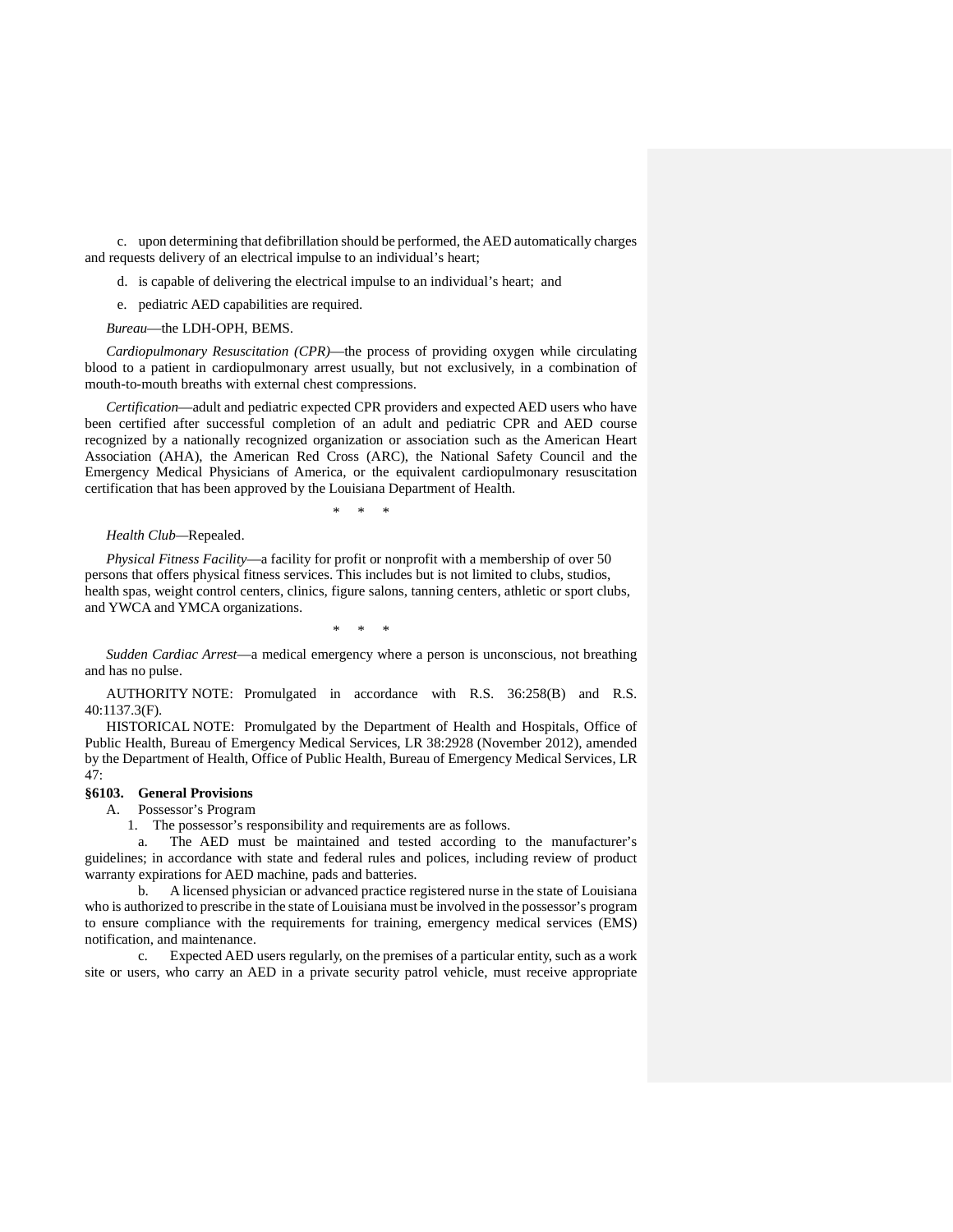training in CPR and in the use of an AED by the American Heart Association, American Red Cross, or the equivalent cardiopulmonary resuscitation certification that has been approved by LDH.

d. The local provider of emergency medical services (EMS) (such as a 911 service, local ambulance service, or fire department) must be activated by the possessor as soon as possible when an individual renders emergency care to an individual in cardiac arrest by using CPR or an AED. It is the responsibility of the individual rendering the emergency care to activate the local EMS provider.

e. Any clinical use of the AED is reported to the licensed physician or advanced practice registered nurse involved in the possessor's program.

2. Every possessor shall notify a local provider of emergency medical services, such as a 911 service, local ambulance service, or fire department of the acquisition, location and type of AED.

3. Any manufacturer, wholesale supplier, or retailer of an AED must notify purchasers of AED's intended for use in the state of Louisiana of the requirements of R.S. 40:1137.3.

4. The owner of or the entity responsible for either a physical fitness facility or a physical fitness center, must keep an AED on its premises.

5. Any institution of higher education that competes in intercollegiate athletics must have an AED on its premises in its athletic department, with posters approved by AHA/ARC on how to safely perform CPR and use the AED. The AED must be placed in open view within 2 feet of a telephone to readily enable a call to 911 from within the athletic department. It must also be placed in an area with easy access to coaches and athletic personnel where athletes are training and/or competing.

6. Each high school must have an AED on its premises, if funding is available, subject to appropriation. Per R.S. 40:1137.3(E)(2), each high school is authorized to accept donations of AEDs or funds to acquire AEDs.

AUTHORITY NOTE: Promulgated in accordance with R.S. 40:1137.3(F).

HISTORICAL NOTE: Promulgated by the Department of Health and Hospitals, Office of Public Health, Bureau of Emergency Medical Services, LR 38:2929 (November 2012), amended by the Department of Health, Office of Public Health, Bureau of Emergency Medical Services, LR 47:

# **§6105. Required Plan and Review of Use/Penalties**

A. Plan and Usage Review

1. A written CPR/AED protocol or plan must exist for use in a sudden cardiac arrest (SCA) occurring at a physical fitness facility or a physical fitness center.

2. Every event in which an AED is used in a physical fitness facility or physical fitness center must be reviewed by the medical oversight of the possessor, in accordance with the CPR/AED protocol/plan and further determine if the CPR/AED protocol or plan should be modified. The review of use by medical oversight shall be privileged and confidential.

B. Failure to Possess Required AED

1. The BEMS shall inspect the premises in response to a complaint which specifies the name, address and telephone number of the alleged violator filed with the BEMS alleging a violation of R.S. 40:1137.3(D) or (E). The BEMS may inspect facilities or premises at other times to ensure compliance with this Rule.

a. If a physical fitness facility, physical fitness center, collegiate athletic department or appropriately funded high school violates this rule by failing to have on the premises an accessible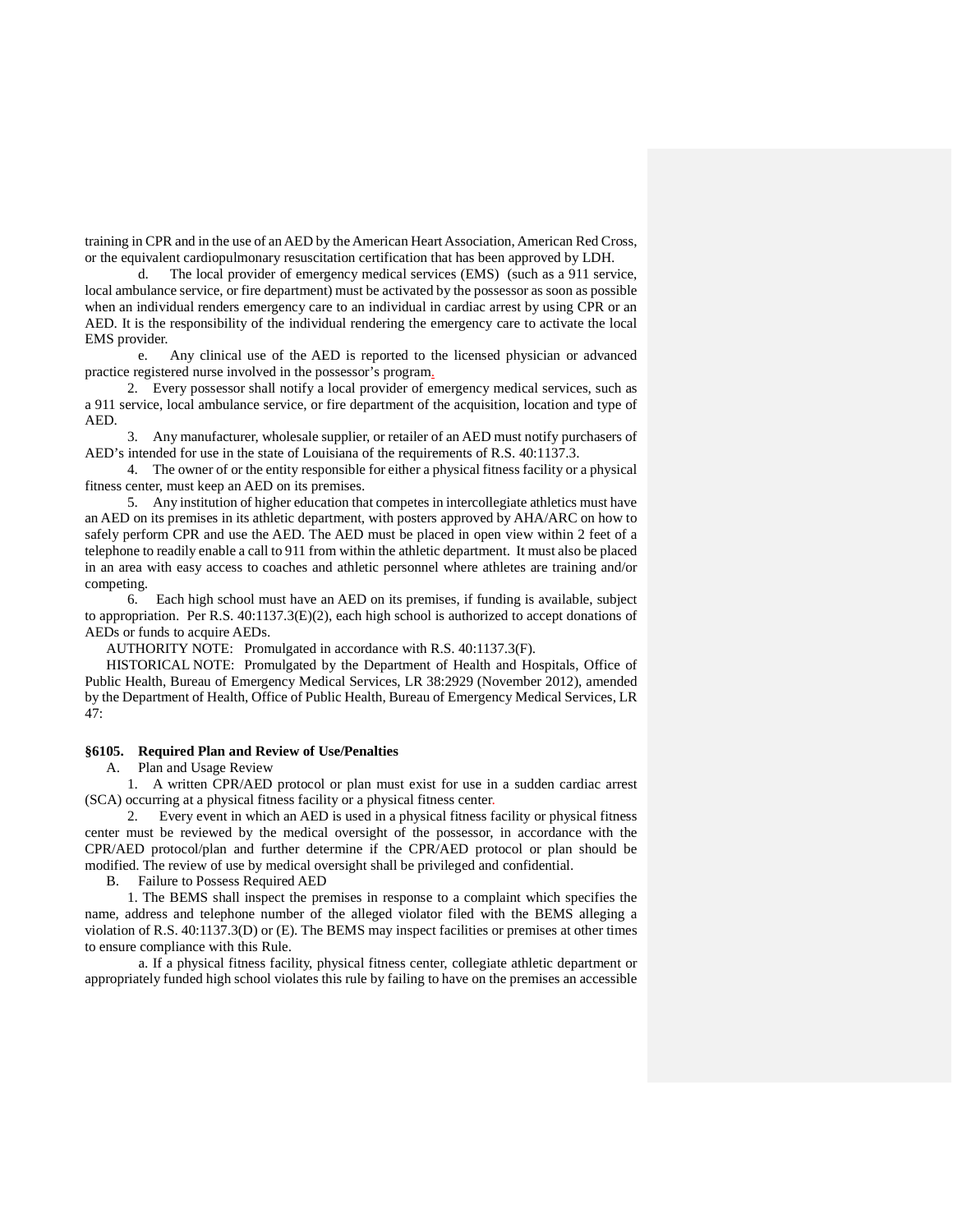and operational AED or to adopt or implement a plan for responding to medical emergencies as required by this Chapter, then the following actions, inclusive of the issuance of assessing monetary penalties on a per violation basis, is hereby authorized.

i. Voluntary Compliance Effort.

(a). The BEMS or its designee shall issue to a physical fitness facility, athletic department or appropriately funded high school a written administrative warning without monetary penalty upon determining that an initial violation of either of the requirements in this Subparagraph exists. The written notification of violation shall state that the physical fitness facility, athletic department or high school will be provided with a 30-day grace period from the date of the violation determination to voluntarily comply.

ii. Mandatory Compliance Penalties.

(a). at least \$100 but less than \$150 per violation upon determination that one or more violations continues to exist after the 30-day voluntary compliance grace period has expired;

(b). at least \$150 but less than \$200 per violation upon determination that one or more violations continues to exist for the third or subsequent times; and

(c). upon determination that a fourth violation exists, the BEMS or its designee may report said violations to the Louisiana attorney general's office or other governing authorities requesting issuance of further warning and/or the institution of judicial enforcement procedures.

AUTHORITY NOTE: Promulgated in accordance with R.S. 40:1137.3(F).

HISTORICAL NOTE: Promulgated by the Department of Health and Hospitals, Office of Public Health, Bureau of Emergency Medical Services, LR 38:2930 (November 2012), amended by the Department of Health, Office of Public Health, Bureau of Emergency Medical Services, LR 47:

#### **Family Impact Statement**

The proposed Rule should not have any known or foreseeable impact on family formation, stability, and autonomy. In particular, the proposed Rule has no known or foreseeable impact on:

1. the stability of the family;

2. the authority and rights of persons regarding the education and supervision of their children;

3. the functioning of the family;

4. family earnings and family budget;

5. the behavior and personal responsibility of children;

6. the ability of the family or a local government to perform the function as contained in the proposed Rule.

#### **Poverty Impact Statement**

The proposed Rule should not have any known or foreseeable impact on any child, individual or family as defined by R.S. 49:973(B). In particular, there should be no known or foreseeable effect on:

the effect on household income, assets, and financial security;

2. the effect on early childhood development and preschool through postsecondary education development;

3. the effect on employment and workforce development;

4. the effect on taxes and tax credits;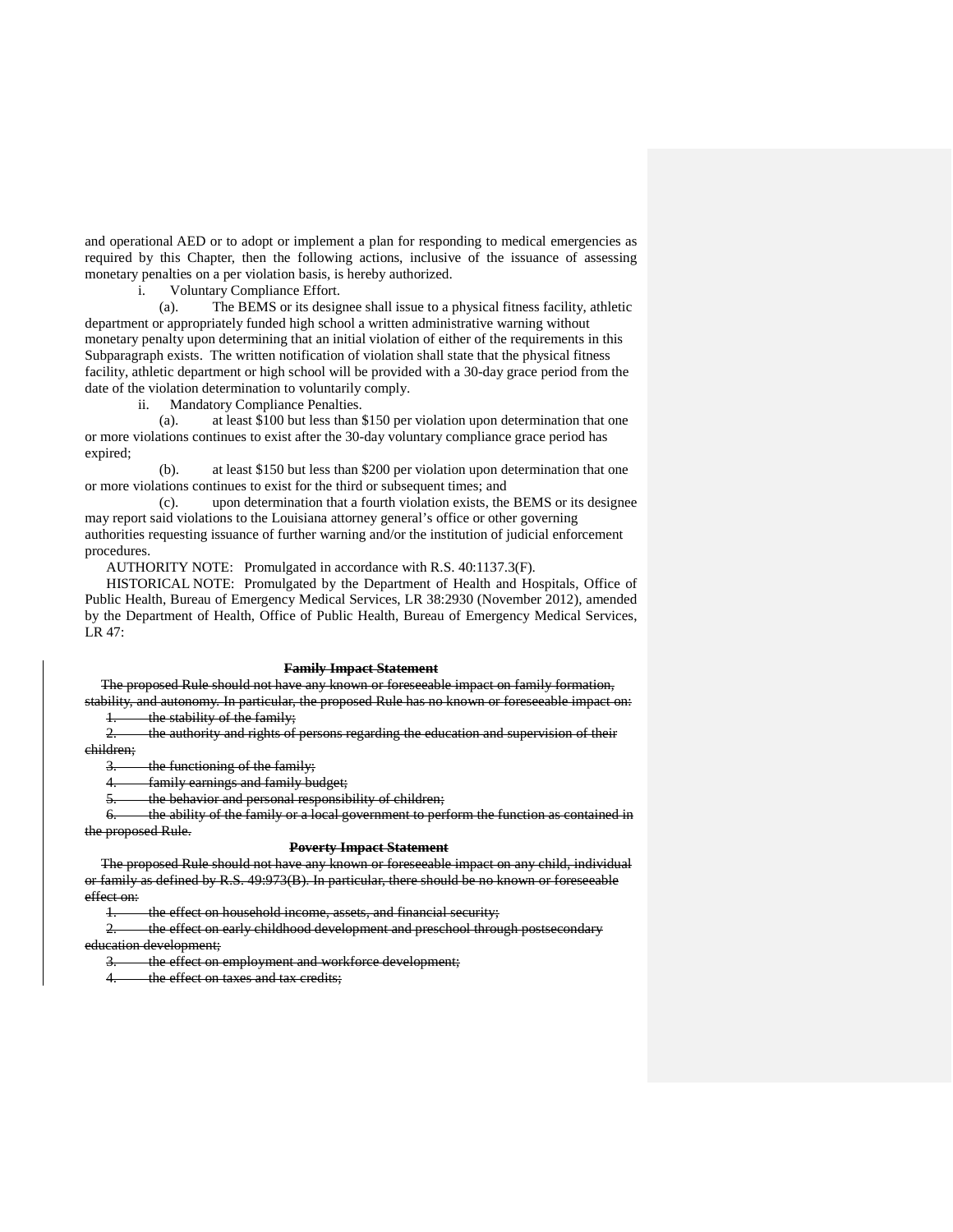5. the effect on child and dependent care, housing, health care, nutrition, transportation, and utilities assistance.

### **Small Business Analysis**

The proposed Rule should have no adverse impact on small businesses as defined in the Small Business Protection Act.

#### **Provider Impact Statement**

The proposed Rule should not have any known or foreseeable impact on providers as defined by HCR 170 of the 2014 Regular Legislative Session. In particular, there should be no known or foreseeable effect on:

1. the effect on the staffing level requirements or qualifications required to provide the same level of service;

2. the total direct and indirect effect on the cost to the providers to provide the same level of service; or

3. the overall effect on the ability of the provider to provide the same level of service. **Public Comments**

Interested persons may submit written comments on the proposed rule. Such comments must be received no later than Thursday, April 8, 2021 at COB, 4:30 pm, and should be addressed to Allen Enger, LDH Rulemaking Coordinator, Post Office Box 629, Baton Rouge, LA 70821- 0629.

#### **Public Hearing**

Interested persons may submit a written request to conduct a public hearing either by U.S. mail to the Office of the Secretary ATTN: LDH Rulemaking Coordinator, Post Office Box 629, Baton Rouge, LA 70821-0629; however, such request must be received no later than 4:30 p.m. on Thursday, April 8, 2021**.** If the criteria set forth in R.S. 49:953(A)(2)(a) are satisfied, LDH will conduct a public hearing at 9 am on Tuesday, April 27, 2021, in Room 118 of the Bienville Building, which is located at 628 North Fourth Street, Baton Rouge, LA. To confirm whether or not a public hearing will be held, interested persons should first call Allen Enger at (225) 342- 1342 after Thursday, April 8, 2021. If a public hearing is to be held, all interested persons are invited to attend and present data, views, comments, or arguments, orally or in writing. In the event of a hearing, parking is available to the public in the Galvez Parking Garage which is located between North Sixth and North Fifth/North and Main Streets (cater-corner from the Bienville Building). Validated parking for the Galvez Garage may be available to public hearing attendees when the parking ticket is presented to the Bienville Building's front security desk.

> Dr. Courtney N. Phillips LDH Secretary

### **FISCAL AND ECONOMIC IMPACT STATEMENT FOR ADMINISTRATIVE RULES**

| Person           |                                              |                           |                                                                |
|------------------|----------------------------------------------|---------------------------|----------------------------------------------------------------|
| Preparing        |                                              |                           |                                                                |
| Statement:       | Stacy Rarbay<br>∍tacv<br><del>-barba</del> y | <del>⊅ept.∶</del>         | Louisiana Department of Health                                 |
|                  |                                              |                           |                                                                |
| Phona<br>11011C. | 225.025.2840<br><del>220-920-0010</del>      | Qffica<br><del>ome.</del> | Office of Public Health<br><del>omee vi i uvire i ledith</del> |

Return